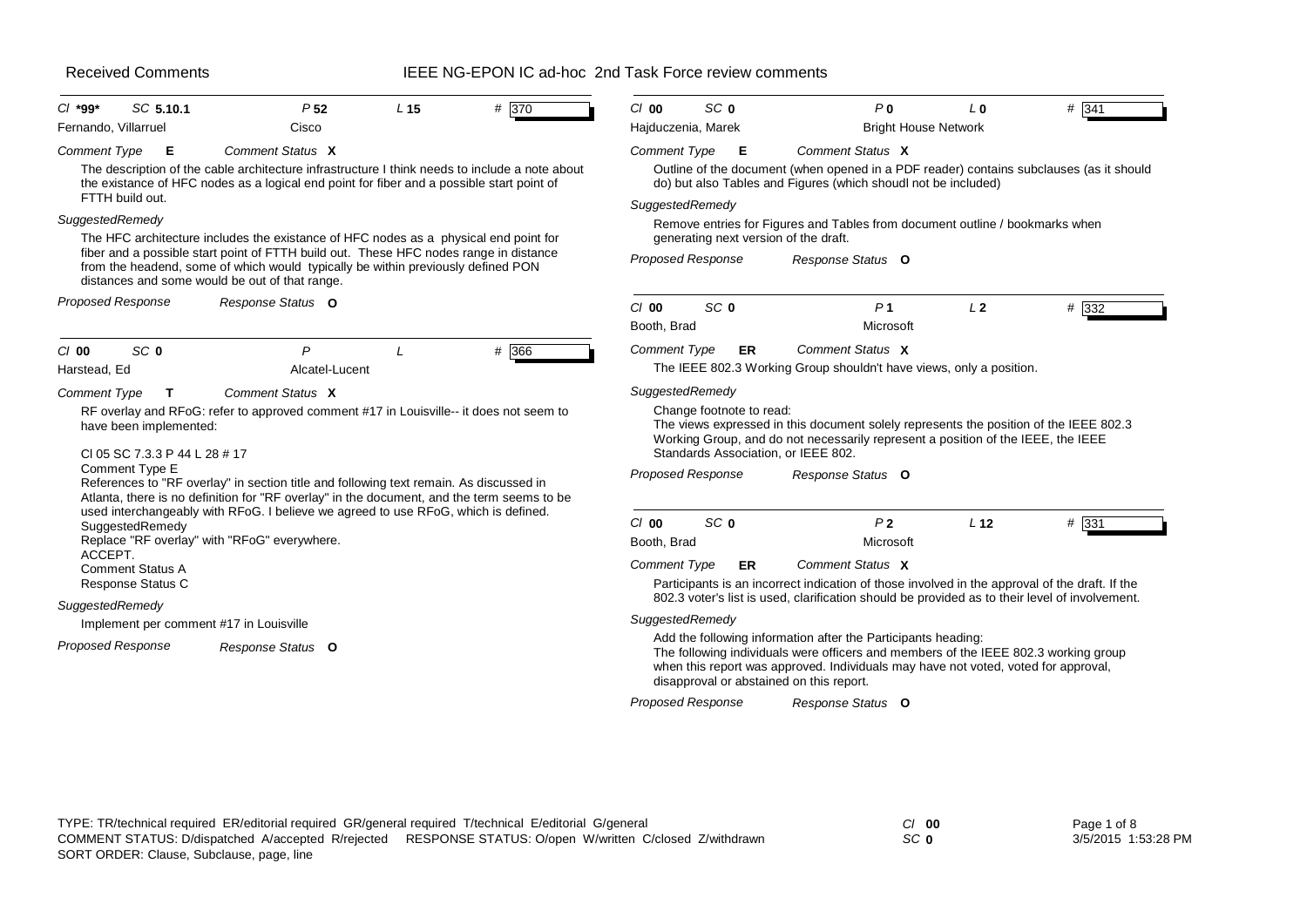### IEEE NG-EPON IC ad-hoc 2nd Task Force review comments

| SC <sub>0</sub><br>$CI$ 00                                                                                | P31                                                                                                                                                                         | L <sub>13</sub> | # 346 | $Cl$ 03              | SC 3.3                               | P20                                                                                                                                                                                     | L <sub>9</sub>  | # 358   |
|-----------------------------------------------------------------------------------------------------------|-----------------------------------------------------------------------------------------------------------------------------------------------------------------------------|-----------------|-------|----------------------|--------------------------------------|-----------------------------------------------------------------------------------------------------------------------------------------------------------------------------------------|-----------------|---------|
| Remein, Duane                                                                                             | Huawei Technologies                                                                                                                                                         |                 |       | Harstead, Ed         |                                      | Alcatel-Lucent                                                                                                                                                                          |                 |         |
| <b>Comment Type</b><br>E.<br>Phrases for data capacities:<br>offered load (11x)<br>offered bandwidth (5x) | Comment Status X                                                                                                                                                            |                 |       | <b>Comment Type</b>  | Е<br>is used to keep them separate). | Comment Status X<br>re: "shared among ONUs in a TDM or WDM fashion." Perhaps I misunderstand, but<br>sharing implies TDM, not WDM. WDM is not used for sharing wavelength channels (WDM |                 |         |
| bandwidth consumption (9x)<br>bandwidth demand (5x, 3x in Ref)                                            | permitted bandwidth (3x all in quoted material)                                                                                                                             |                 |       | SuggestedRemedy      | delete "or WDM fashion"              |                                                                                                                                                                                         |                 |         |
| SuggestedRemedy                                                                                           |                                                                                                                                                                             |                 |       |                      | <b>Proposed Response</b>             | Response Status O                                                                                                                                                                       |                 |         |
| Change<br>"offered bandwidth" to "offered load"<br>permitted bandwidth)"                                  | "bandwidth consumption" to "bandwidth demand" (rationalize with ref.)<br>Pg 31 In 14 change "bandwidth consumption" to "bandwidth demand (sometimes called                  |                 |       | $Cl$ 03<br>Liu, Qian | SC 3.3.1                             | P20<br>RITT, CATR                                                                                                                                                                       | L <sub>21</sub> | # 337   |
| <b>Proposed Response</b>                                                                                  | Response Status O                                                                                                                                                           |                 |       | <b>Comment Type</b>  | $\mathbf{T}$<br>of the WDM-PON.      | Comment Status X<br>MSD-WDM-PON is the subtype of the Hybrid-PON. But the name seems it is the subtype                                                                                  |                 |         |
| <b>SC</b><br>$CI$ 03<br>Liu, Qian                                                                         | P <sub>16</sub><br>RITT, CATR                                                                                                                                               | L6              | # 333 | SuggestedRemedy      |                                      | Change "MSD-WDM-PON" to "MSD-Hybrid-PON" throughout the draft.                                                                                                                          |                 |         |
| Comment Type<br>Е<br>FTTLA is missed in the abbreviations.                                                | Comment Status X                                                                                                                                                            |                 |       |                      | <b>Proposed Response</b>             | Response Status O                                                                                                                                                                       |                 |         |
| SuggestedRemedy<br>Add "FTTLA" in Clause 2.                                                               |                                                                                                                                                                             |                 |       | $Cl$ 03<br>Liu, Qian | SC 3.3.2                             | P <sub>21</sub><br>RITT, CATR                                                                                                                                                           | L7              | $#$ 338 |
| <b>Proposed Response</b>                                                                                  | Response Status O                                                                                                                                                           |                 |       | Comment Type         | $\mathbf{T}$<br>of the WDM-PON.      | Comment Status X<br>SSD-WDM-PON is the subtype of the Hybrid-PON. But the name seems it is the subtype                                                                                  |                 |         |
| <b>SC</b><br>$Cl$ 03<br>Liu, Qian                                                                         | P <sub>19</sub><br>RITT, CATR                                                                                                                                               | L <sub>1</sub>  | # 336 | SuggestedRemedy      |                                      | Change "SSD-WDM-PON" to "SSD-Hybrid-PON" throughout the draft.                                                                                                                          |                 |         |
| Comment Type<br>Т                                                                                         | Comment Status X<br>What does the figure mean? Normally the ONU has only one fiber in the PON system<br>except that during the protection mode the ONU may have two fibers. |                 |       |                      | <b>Proposed Response</b>             | Response Status O                                                                                                                                                                       |                 |         |
| SuggestedRemedy<br>Remove the figure 2.                                                                   |                                                                                                                                                                             |                 |       |                      |                                      |                                                                                                                                                                                         |                 |         |
| <b>Proposed Response</b>                                                                                  | Response Status O                                                                                                                                                           |                 |       |                      |                                      |                                                                                                                                                                                         |                 |         |

*SC* **3.3.2**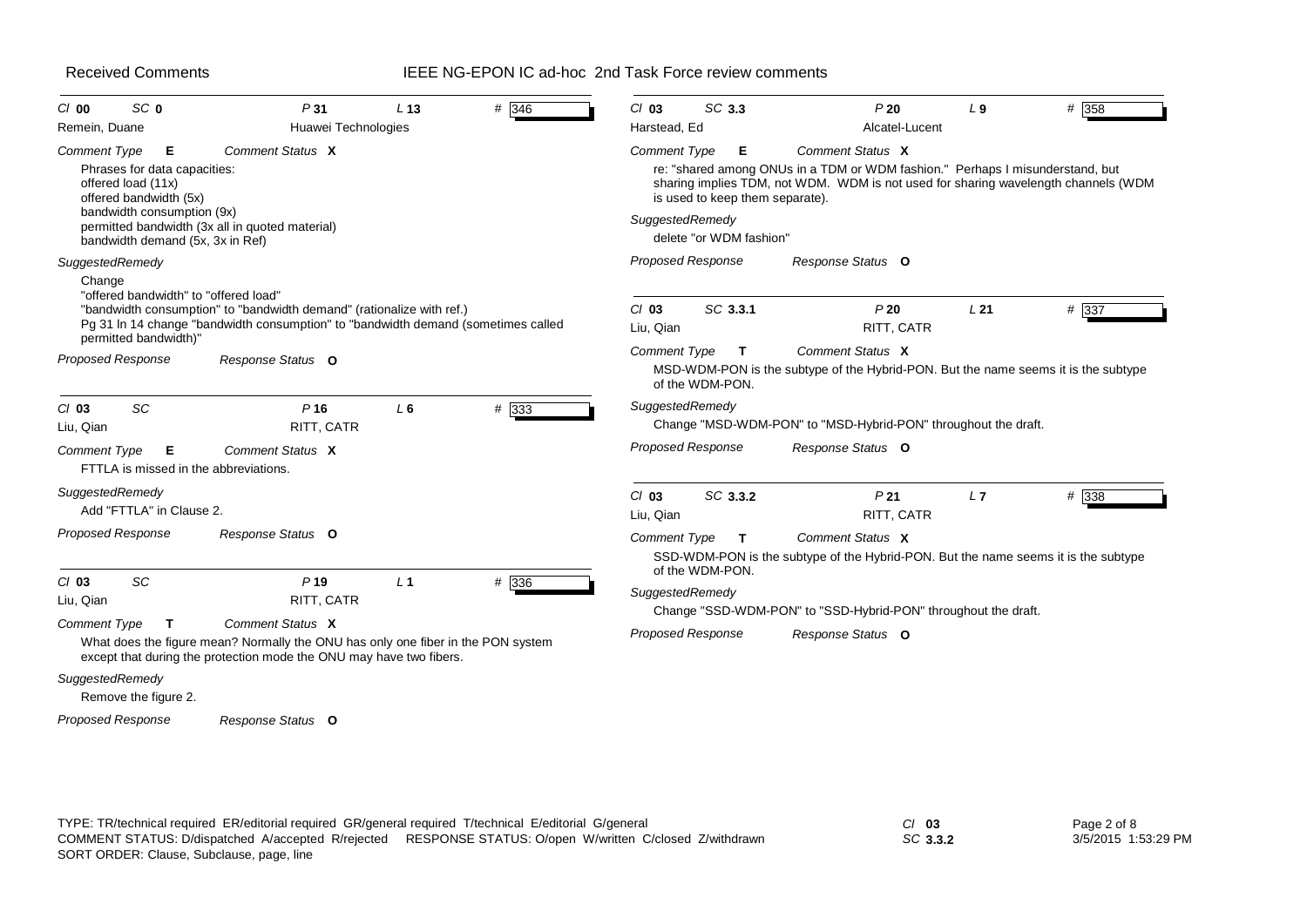### IEEE NG-EPON IC ad-hoc 2nd Task Force review comments

| P <sub>22</sub><br>L <sub>1</sub><br>RITT, CATR<br>Comment Status X<br>WA-PON is the subtype of the Hybrid-PON. But the name seems it is the subtype of the<br>Change "WA-PON" to "WA-Hybrid-PON" throughout the draft.<br>Response Status O<br>P <sub>24</sub><br>L <sub>17</sub><br>Huawei Technologies<br>Comment Status X | # 339<br># 351                                                                                                                                                   | SC 3.4<br>$Cl$ 03<br>Harstead, Ed<br><b>Comment Type</b><br>T.<br>impractical.<br>SuggestedRemedy<br><b>Proposed Response</b> | P <sub>25</sub><br>Alcatel-Lucent<br>Comment Status X<br>Another disadvantage of WR ODN is that cascaded splitter architectures are difficult if not<br>Propose to insert this text before sentence "The passband":<br>"There are at least two disadvantages to wavelength routed ODNs. The first is the<br>difficulty, if not impracticality, of deploying cascaded splitter architectures, already widely<br>deployed by operators. The second is that"<br>Response Status O | L <sub>16</sub>                                                         | # 364                                                                                                                                                                                                                                                                                                                                                                                                                                                                                                   |
|-------------------------------------------------------------------------------------------------------------------------------------------------------------------------------------------------------------------------------------------------------------------------------------------------------------------------------|------------------------------------------------------------------------------------------------------------------------------------------------------------------|-------------------------------------------------------------------------------------------------------------------------------|--------------------------------------------------------------------------------------------------------------------------------------------------------------------------------------------------------------------------------------------------------------------------------------------------------------------------------------------------------------------------------------------------------------------------------------------------------------------------------|-------------------------------------------------------------------------|---------------------------------------------------------------------------------------------------------------------------------------------------------------------------------------------------------------------------------------------------------------------------------------------------------------------------------------------------------------------------------------------------------------------------------------------------------------------------------------------------------|
|                                                                                                                                                                                                                                                                                                                               |                                                                                                                                                                  |                                                                                                                               |                                                                                                                                                                                                                                                                                                                                                                                                                                                                                |                                                                         |                                                                                                                                                                                                                                                                                                                                                                                                                                                                                                         |
|                                                                                                                                                                                                                                                                                                                               |                                                                                                                                                                  |                                                                                                                               |                                                                                                                                                                                                                                                                                                                                                                                                                                                                                |                                                                         |                                                                                                                                                                                                                                                                                                                                                                                                                                                                                                         |
|                                                                                                                                                                                                                                                                                                                               |                                                                                                                                                                  |                                                                                                                               |                                                                                                                                                                                                                                                                                                                                                                                                                                                                                |                                                                         |                                                                                                                                                                                                                                                                                                                                                                                                                                                                                                         |
|                                                                                                                                                                                                                                                                                                                               |                                                                                                                                                                  |                                                                                                                               |                                                                                                                                                                                                                                                                                                                                                                                                                                                                                |                                                                         |                                                                                                                                                                                                                                                                                                                                                                                                                                                                                                         |
|                                                                                                                                                                                                                                                                                                                               |                                                                                                                                                                  |                                                                                                                               |                                                                                                                                                                                                                                                                                                                                                                                                                                                                                |                                                                         |                                                                                                                                                                                                                                                                                                                                                                                                                                                                                                         |
| "can be further categorized as wavelength-selected or wavelength-routed"                                                                                                                                                                                                                                                      |                                                                                                                                                                  | SC table 1<br>$Cl$ 03<br>Liu, Qian                                                                                            | P <sub>17</sub><br>RITT, CATR                                                                                                                                                                                                                                                                                                                                                                                                                                                  | L <sub>1</sub>                                                          | $# \overline{334}$                                                                                                                                                                                                                                                                                                                                                                                                                                                                                      |
| Start a new paragraph before the stranded text so it reads:                                                                                                                                                                                                                                                                   |                                                                                                                                                                  | Comment Type<br>$\mathbf{T}$<br>SuggestedRemedy                                                                               | Comment Status X                                                                                                                                                                                                                                                                                                                                                                                                                                                               |                                                                         |                                                                                                                                                                                                                                                                                                                                                                                                                                                                                                         |
|                                                                                                                                                                                                                                                                                                                               |                                                                                                                                                                  |                                                                                                                               |                                                                                                                                                                                                                                                                                                                                                                                                                                                                                |                                                                         |                                                                                                                                                                                                                                                                                                                                                                                                                                                                                                         |
| P <sub>25</sub><br>L <sub>12</sub><br>Alcatel-Lucent                                                                                                                                                                                                                                                                          | # 359                                                                                                                                                            |                                                                                                                               |                                                                                                                                                                                                                                                                                                                                                                                                                                                                                |                                                                         |                                                                                                                                                                                                                                                                                                                                                                                                                                                                                                         |
|                                                                                                                                                                                                                                                                                                                               |                                                                                                                                                                  | Liu, Qian<br><b>Comment Type</b><br>$\mathbf{T}$                                                                              | RITT, CATR<br>Comment Status X                                                                                                                                                                                                                                                                                                                                                                                                                                                 |                                                                         | # 335                                                                                                                                                                                                                                                                                                                                                                                                                                                                                                   |
|                                                                                                                                                                                                                                                                                                                               |                                                                                                                                                                  | SuggestedRemedy                                                                                                               |                                                                                                                                                                                                                                                                                                                                                                                                                                                                                |                                                                         |                                                                                                                                                                                                                                                                                                                                                                                                                                                                                                         |
|                                                                                                                                                                                                                                                                                                                               | Response Status O<br>Comment Status X<br>Only one advantage of wavelength routed ODN is cited.<br>replace "advantages" with "an advantage".<br>Response Status O | The WDM-PON ODN can be further categorized as wavelength-selected or wavelength-                                              | <b>Proposed Response</b><br>$Cl$ 03<br><b>Proposed Response</b>                                                                                                                                                                                                                                                                                                                                                                                                                | Response Status O<br>SC table 1<br>P <sub>17</sub><br>Response Status O | In the SSD-WDM-PON the ONU has many wavelengths according to figure 4. In table 1<br>SSD-WDM-PON appears in the type the ONU has only one wavelength. It is conflict.<br>Remove SSD-WDM-PON from the type the ONU has only one wavelength.<br>L <sub>1</sub><br>In the MSD-WDM-PON the ONU has only one wavelength according to figure 3. In table 1<br>MSD-WDM-PON appears in the type the ONU has many wavelengths. It is conflict.<br>Remove MSD-WDM-PON from the type the ONU has many wavelengths. |

*SC* **table 1**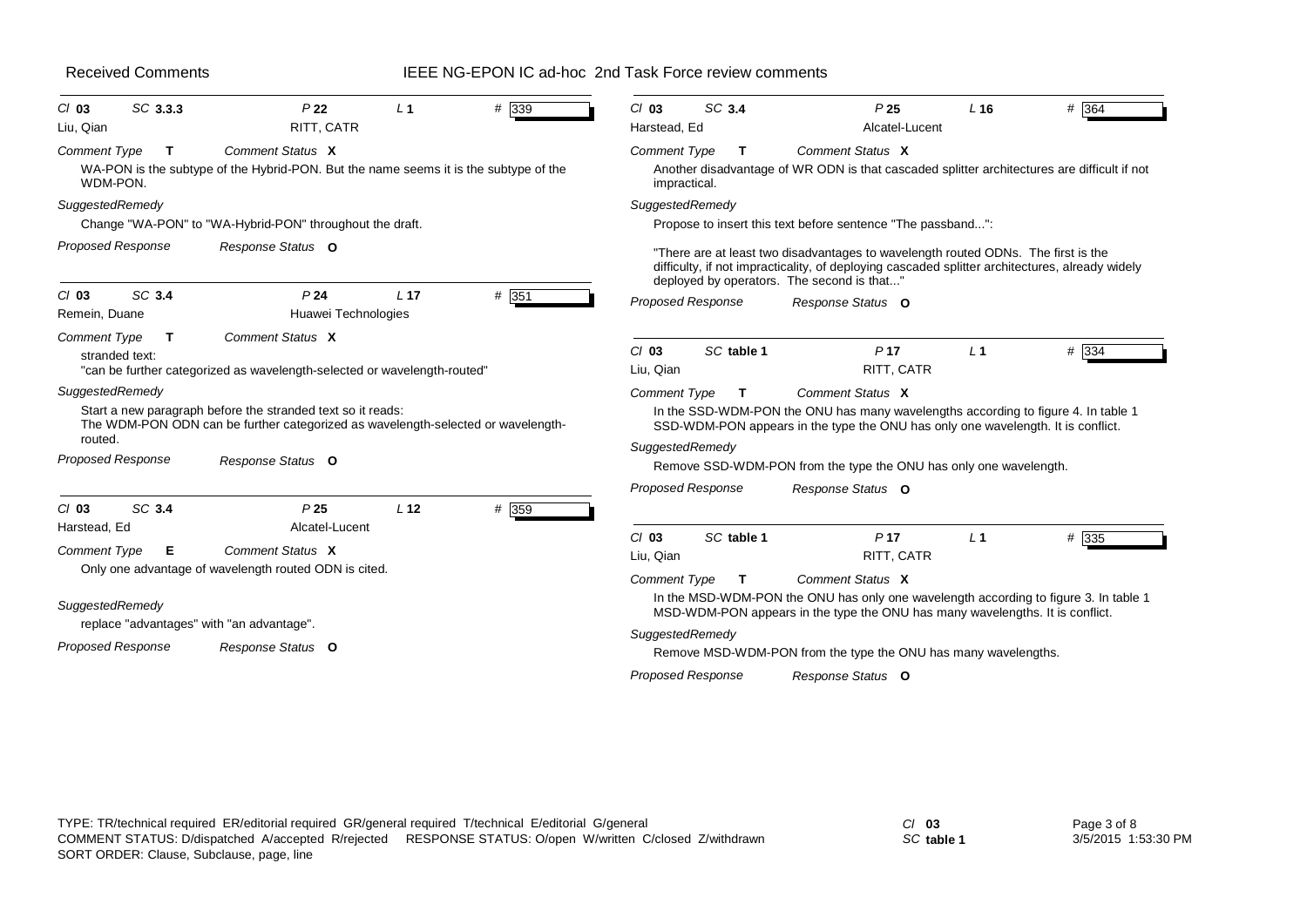| <b>Received Comments</b>                                                                                   |                                                                                                                                                                                                                                                                                                                                                                                                                                                                                          |                 | IEEE NG-EPON IC ad-hoc 2nd Task Force review comments |                         |                                        |                                                                                                                                                                                                                                                                                                                                                                                                                                                                                                                                                                                                                                                                                   |     |                    |
|------------------------------------------------------------------------------------------------------------|------------------------------------------------------------------------------------------------------------------------------------------------------------------------------------------------------------------------------------------------------------------------------------------------------------------------------------------------------------------------------------------------------------------------------------------------------------------------------------------|-----------------|-------------------------------------------------------|-------------------------|----------------------------------------|-----------------------------------------------------------------------------------------------------------------------------------------------------------------------------------------------------------------------------------------------------------------------------------------------------------------------------------------------------------------------------------------------------------------------------------------------------------------------------------------------------------------------------------------------------------------------------------------------------------------------------------------------------------------------------------|-----|--------------------|
| SC 4.3<br>$Cl$ 04<br>Hajduczenia, Marek                                                                    | P31<br><b>Bright House Network</b>                                                                                                                                                                                                                                                                                                                                                                                                                                                       | L <sub>13</sub> | # 354                                                 | $Cl$ 04                 | SC 4.4<br>Hajduczenia, Marek           | P35<br><b>Bright House Network</b>                                                                                                                                                                                                                                                                                                                                                                                                                                                                                                                                                                                                                                                | L32 | # 355              |
| Comment Type<br>$\mathbf{T}$                                                                               | Comment Status X<br>This subclause speaks of residential data only                                                                                                                                                                                                                                                                                                                                                                                                                       |                 |                                                       | <b>Comment Type</b>     | $\mathsf{T}$                           | Comment Status X<br>In section 4.4, we speak of bit rate trends for residential and business applications alike.                                                                                                                                                                                                                                                                                                                                                                                                                                                                                                                                                                  |     |                    |
| SuggestedRemedy<br>Data"                                                                                   | Change title of 4.3 to read: "Bandwidth Consumption in Residential Access - Operator                                                                                                                                                                                                                                                                                                                                                                                                     |                 |                                                       |                         | SuggestedRemedy                        | Any discussion on business applications is currently missing.<br>Suggest to add new text per ngepon_0315_hajduczenia_02.pdf on page 35 after line 32                                                                                                                                                                                                                                                                                                                                                                                                                                                                                                                              |     |                    |
| <b>Proposed Response</b>                                                                                   | Response Status O                                                                                                                                                                                                                                                                                                                                                                                                                                                                        |                 |                                                       |                         | <b>Proposed Response</b>               | Response Status O                                                                                                                                                                                                                                                                                                                                                                                                                                                                                                                                                                                                                                                                 |     |                    |
| SC 4.3<br>$Cl$ 04<br>Hajduczenia, Marek                                                                    | P31<br><b>Bright House Network</b>                                                                                                                                                                                                                                                                                                                                                                                                                                                       | L <sub>13</sub> | $\#$ 342                                              | $Cl$ 04<br>Harstead, Ed | SC 4.5                                 | P35<br>Alcatel-Lucent                                                                                                                                                                                                                                                                                                                                                                                                                                                                                                                                                                                                                                                             | L33 | $# \overline{361}$ |
| <b>Comment Type</b><br>$\mathbf{T}$<br>SuggestedRemedy<br>2015 was also added.<br><b>Proposed Response</b> | Comment Status X<br>Data presented in section 4.3 was valid as of October 2014.<br>Please use updated information per ngepon_0315_hajduczenia_01.pdf - data is now valid<br>as of January 2015. Additional statement on CAGR reaching close to 100% as of January<br>Response Status O                                                                                                                                                                                                   |                 |                                                       | <b>Comment Type</b>     | Е                                      | Comment Status X<br>In Louisville I recall Glen pointing out that the term "offered bandwidth" (which refers to the<br>service level bandwidth offered to subscribers by the operator) was ambiguous, that it<br>could be confused with the term "offered load", which refers to bandwidth demand. I recall<br>that we agreed that I would come up with a new name for offered bandwidth. In the new<br>2.0 version, "offered bandwidth" remains, but "bandwidth demand" has been replaced<br>(everywhere) with "offered load". I think "offered load" is an unnecessarily technical term<br>and not as widely understood as "bandwidth demand". And the ambiguity with "offered" |     |                    |
|                                                                                                            |                                                                                                                                                                                                                                                                                                                                                                                                                                                                                          |                 |                                                       |                         | bandwidth" remains.<br>SuggestedRemedy |                                                                                                                                                                                                                                                                                                                                                                                                                                                                                                                                                                                                                                                                                   |     |                    |
| SC 4.4<br>$Cl$ 04<br>Harstead, Ed                                                                          | P35<br>Alcatel-Lucent                                                                                                                                                                                                                                                                                                                                                                                                                                                                    | L26             | # 360                                                 |                         |                                        | Propose to revert from "offered load" back to "bandwidth demand", and replace "offered<br>bandwidth" with "offered service level bandwidth" (everywhere).                                                                                                                                                                                                                                                                                                                                                                                                                                                                                                                         |     |                    |
| <b>Comment Type</b><br>Е<br>overstatement.                                                                 | Comment Status X<br>re: "It is worth noting that with the rapid adoption of FTTx services, the distinction between<br>residential and business services is quickly disappearing as far as bandwidth symmetry<br>and quality requirements are concerned", based on discussions I have heard in our<br>meetings, there is still a large distinction between residential and business services(and<br>they may even drive different solutions), so "is quickly disappearing" seems to be an |                 |                                                       |                         | <b>Proposed Response</b>               | Response Status O                                                                                                                                                                                                                                                                                                                                                                                                                                                                                                                                                                                                                                                                 |     |                    |

#### *SuggestedRemedy*

Replace "is quickly disappearing" with "is beginning to blur".

*Response Status* **O** *Proposed Response*

TYPE: TR/technical required ER/editorial required GR/general required T/technical E/editorial G/general *Cl* **04** SORT ORDER: Clause, Subclause, page, line COMMENT STATUS: D/dispatched A/accepted R/rejected RESPONSE STATUS: O/open W/written C/closed Z/withdrawn

*SC* **4.5**

Page 4 of 8 3/5/2015 1:53:30 PM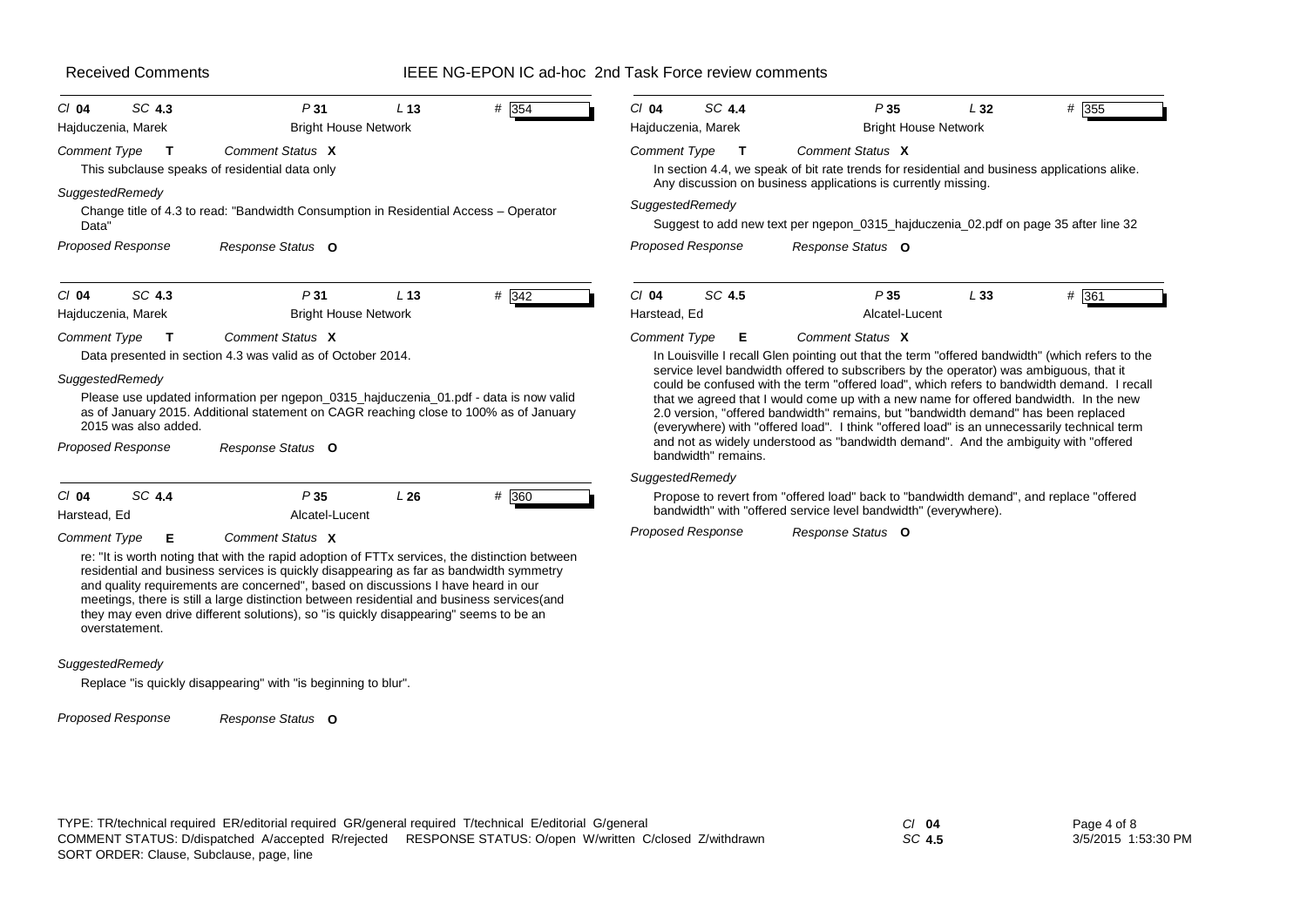### IEEE NG-EPON IC ad-hoc 2nd Task Force review comments

| Comment Status X<br><b>Comment Type</b><br>ER<br>Ref to IEEE 802.3bk Annex 75A is incorrect. Annex 75A was added in 802.3av<br>SuggestedRemedy<br>Change ref. to IEEE Std 802.3-2012 [4].                                                                                                                                                |
|------------------------------------------------------------------------------------------------------------------------------------------------------------------------------------------------------------------------------------------------------------------------------------------------------------------------------------------|
| <b>Proposed Response</b><br>Response Status O                                                                                                                                                                                                                                                                                            |
| SC 6.2.1.1<br>$CI$ 06<br>P <sub>59</sub><br>$# \overline{343}$<br>L <sub>16</sub><br>Huawei Technologies<br>Remein, Duane<br>Comment Status X<br><b>Comment Type</b><br>E<br>I don't believe this higher power was proved/disproved. "This lead to a higher power ".<br>SuggestedRemedy<br>Change to ""This may lead to a higher power " |
| <b>Proposed Response</b><br>Response Status O<br>SC 6.2.1.1<br>$Cl$ 06<br>P60<br>L <sub>11</sub><br># 362<br>Harstead, Ed<br>Alcatel-Lucent                                                                                                                                                                                              |
| Comment Status X<br>Comment Type<br>Е<br>"Simpler" needs context.<br>SuggestedRemedy<br>Before the sentence "A simpler static bit interleaving ", add this sentence:                                                                                                                                                                     |
| "These benefits come with the cost of the added complexity of the dynamic bit-interleaving<br>protocol."                                                                                                                                                                                                                                 |
| Proposed Response<br>Response Status O                                                                                                                                                                                                                                                                                                   |
|                                                                                                                                                                                                                                                                                                                                          |

TYPE: TR/technical required ER/editorial required GR/general required T/technical E/editorial G/general *Cl* **06** SORT ORDER: Clause, Subclause, page, line COMMENT STATUS: D/dispatched A/accepted R/rejected RESPONSE STATUS: O/open W/written C/closed Z/withdrawn

*SC* **6.2.1.1**

Page 5 of 8 3/5/2015 1:53:30 PM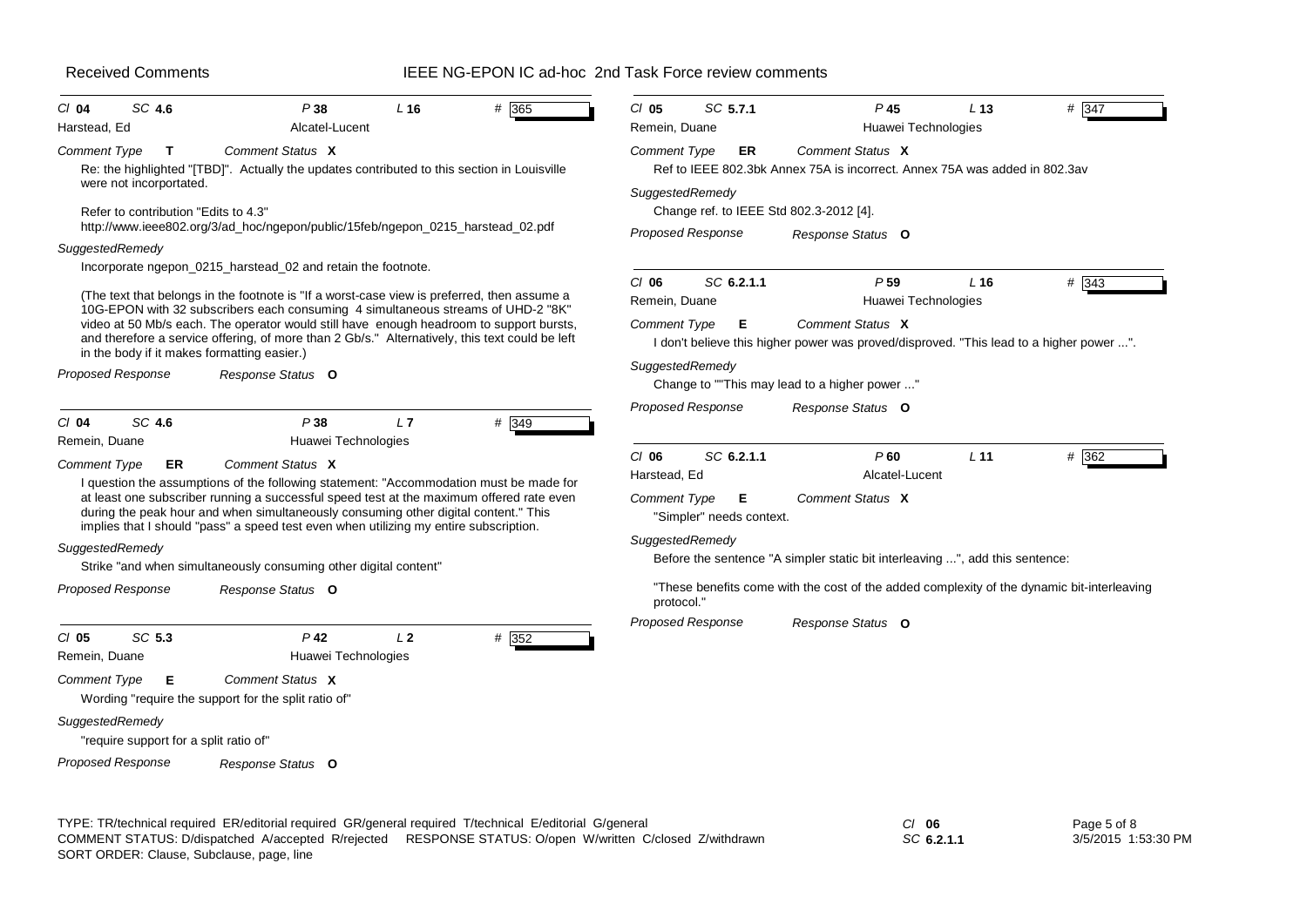# IEEE NG-EPON IC ad-hoc 2nd Task Force review comments

| SC 6.2.1.1<br>$CI$ 06                                                           | P60                                                                                                                                                                                                                                                  | L <sub>15</sub> | # 353 | $CI$ 06                 | SC 6.3.2                                                                                                                                 | P                                                                                                                                                                                                                                                                                                                                                                                                                              | L <sub>1</sub> | # 344 |  |  |
|---------------------------------------------------------------------------------|------------------------------------------------------------------------------------------------------------------------------------------------------------------------------------------------------------------------------------------------------|-----------------|-------|-------------------------|------------------------------------------------------------------------------------------------------------------------------------------|--------------------------------------------------------------------------------------------------------------------------------------------------------------------------------------------------------------------------------------------------------------------------------------------------------------------------------------------------------------------------------------------------------------------------------|----------------|-------|--|--|
| Remein, Duane                                                                   | Huawei Technologies                                                                                                                                                                                                                                  |                 |       | Remein, Duane           |                                                                                                                                          | Huawei Technologies                                                                                                                                                                                                                                                                                                                                                                                                            |                |       |  |  |
| <b>Comment Type</b><br>Е.<br>SuggestedRemedy                                    | Comment Status X<br>Tense agreement: " ONUs currently process  traffic was actually  "                                                                                                                                                               |                 |       | <b>Comment Type</b>     | Е                                                                                                                                        | Comment Status X<br>Figure 40: "Partitioning Duobinary Functions in TDM-PON" seems to have lost something<br>in translation as much of the text overlays lines in the drawing.<br>(NRZ{0,1} (4x), Duobinary{0,1,2} (lower occurence).                                                                                                                                                                                          |                |       |  |  |
| change to                                                                       | "ONUs currently process  traffic is actually  "<br>$\sim$                                                                                                                                                                                            |                 |       | SuggestedRemedy         |                                                                                                                                          | correct drawing so text isn't overlapping lines.                                                                                                                                                                                                                                                                                                                                                                               |                |       |  |  |
| <b>Proposed Response</b>                                                        | Response Status O                                                                                                                                                                                                                                    |                 |       |                         | <b>Proposed Response</b>                                                                                                                 | Response Status O                                                                                                                                                                                                                                                                                                                                                                                                              |                |       |  |  |
| SC 6.2.1.1<br>$CI$ 06<br>Harstead, Ed                                           | P60<br>Alcatel-Lucent                                                                                                                                                                                                                                | L <sub>18</sub> | # 363 | $Cl$ 06<br>Harstead, Ed | SC 6.3.2                                                                                                                                 | P66<br>Alcatel-Lucent                                                                                                                                                                                                                                                                                                                                                                                                          | L24            | # 367 |  |  |
| <b>Comment Type</b><br>Е                                                        | Comment Status X                                                                                                                                                                                                                                     |                 |       | <b>Comment Type</b>     | $\mathbf{T}$                                                                                                                             | Comment Status X                                                                                                                                                                                                                                                                                                                                                                                                               |                |       |  |  |
| SuggestedRemedy<br>to the Ethernet protocol stack".<br><b>Proposed Response</b> | Should be stated that bit interleaving needs to fit within Ethernet.<br>Add new 1-sentence paragraph to the end of this subclause:<br>"Any changes to the MAC required to implement bit interleaving need to fit within/conform<br>Response Status O |                 |       | SuggestedRemedy         | the latter is added.                                                                                                                     | Since this section was originally contributed, we did dispersion tolerance simulations<br>(reported in the later contribution that is now 6.3.4.2), and now our original estimates need<br>to be updated (and made consistant with 6.3.4.2).<br>The upshot is that 25 and 40 Gb/s DML are slightly improved, while 25 Gb/s EML is<br>significantly worse (as can be seen in the updated Figure 41). Some new text to deal with |                |       |  |  |
| SC 6.2.3<br>$CI$ 06                                                             | P62                                                                                                                                                                                                                                                  | L <sub>9</sub>  | # 340 |                         |                                                                                                                                          | Refer to contribution ngepon_0315_harstead_01.                                                                                                                                                                                                                                                                                                                                                                                 |                |       |  |  |
| Liu, Qian                                                                       | RITT, CATR                                                                                                                                                                                                                                           |                 |       |                         | <b>Proposed Response</b>                                                                                                                 | Response Status O                                                                                                                                                                                                                                                                                                                                                                                                              |                |       |  |  |
| <b>Comment Type</b><br>T<br>domains".                                           | Comment Status X<br>The figure 38 shows the WA-PON. But the title is "MSD-WDM-PON with dynamic TDM                                                                                                                                                   |                 |       | $CI$ 06<br>Powell, Bill | SC 6.5                                                                                                                                   | P80<br>Alcatel-Lucent                                                                                                                                                                                                                                                                                                                                                                                                          | L <sub>2</sub> | # 368 |  |  |
| SuggestedRemedy                                                                 |                                                                                                                                                                                                                                                      |                 |       | <b>Comment Type</b>     | Е                                                                                                                                        | Comment Status X                                                                                                                                                                                                                                                                                                                                                                                                               |                |       |  |  |
| "WA-PON".                                                                       | Change the title of the figure 38 from "MSD-WDM-PON with dynamic TDM domains" to                                                                                                                                                                     |                 |       |                         |                                                                                                                                          | Fig. 55 incorrectly shows the RFoG1 upstream wavelength range as 1300-1320 nm.                                                                                                                                                                                                                                                                                                                                                 |                |       |  |  |
| <b>Proposed Response</b><br>Response Status O                                   |                                                                                                                                                                                                                                                      |                 |       |                         | SuggestedRemedy<br>Change the figure to extend the RFoG1 upstream wavelength range to 1260-1360 nm (per<br>the SCTE 174 2010 spec [53]). |                                                                                                                                                                                                                                                                                                                                                                                                                                |                |       |  |  |
|                                                                                 |                                                                                                                                                                                                                                                      |                 |       |                         | <b>Proposed Response</b>                                                                                                                 | Response Status O                                                                                                                                                                                                                                                                                                                                                                                                              |                |       |  |  |

| TYPE: TR/technical required ER/editorial required GR/general required T/technical E/editorial G/general   | $CI$ 06 | Page 6 of 8         |
|-----------------------------------------------------------------------------------------------------------|---------|---------------------|
| COMMENT STATUS: D/dispatched A/accepted R/rejected RESPONSE STATUS: O/open W/written C/closed Z/withdrawn | SC 6.5  | 3/5/2015 1:53:30 PM |
| SORT ORDER: Clause, Subclause, page, line                                                                 |         |                     |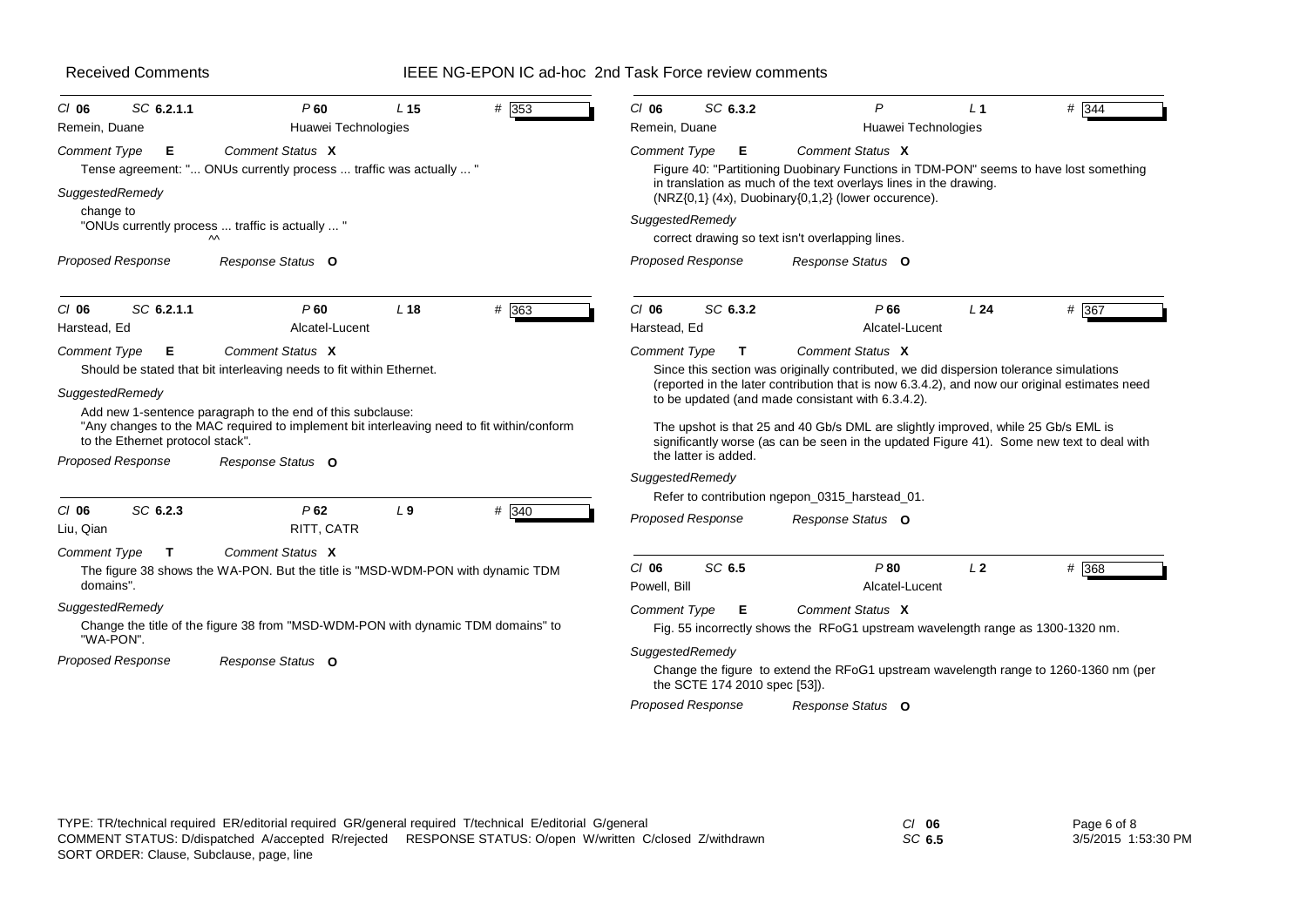### IEEE NG-EPON IC ad-hoc 2nd Task Force review comments

| $CI$ 06<br>Powell, Bill                  | SC 6.5                                                                                                                                    | P81<br>Alcatel-Lucent                                                                                                                                                            | L2  | # 369   | $Cl$ 08<br>Remein, Duane               | SC <sub>8</sub>                                    | P <sub>97</sub><br>Huawei Technologies                                                                                                                                 | L23         | # 350          |
|------------------------------------------|-------------------------------------------------------------------------------------------------------------------------------------------|----------------------------------------------------------------------------------------------------------------------------------------------------------------------------------|-----|---------|----------------------------------------|----------------------------------------------------|------------------------------------------------------------------------------------------------------------------------------------------------------------------------|-------------|----------------|
| <b>Comment Type</b><br>Table 7.          | Е                                                                                                                                         | Comment Status X<br>Current RFoG Upstream range is listed as "1300-1320/1600-1620"<br>Figure 55 refers to RFoG-1 and RFoG-2, the ranges of which should be explicitly defined in |     |         | <b>Comment Type</b><br>SuggestedRemedy | T                                                  | Comment Status X<br>We should make some conclusions and not beat around the bush.<br>Replace conclusion text with that found in file conclusions_combined_v6_call.docx |             |                |
|                                          |                                                                                                                                           | - The SCTE US range for "RFoG1" is 1260-1360 nm<br>- With both of the US ranges combined, it is not clear how this relates to<br>the "RFoG1" and "RFoG2" usage in Fig. 55.       |     |         |                                        | <b>Proposed Response</b>                           | Response Status O                                                                                                                                                      |             |                |
| SuggestedRemedy                          |                                                                                                                                           | 1) Change the RFoG Upstream range in Table 7 from:                                                                                                                               |     |         | $Cl$ 08                                | SC <sub>8</sub>                                    | P <sub>97</sub>                                                                                                                                                        | $L_{\rm 8}$ | $# \sqrt{348}$ |
|                                          | "1300-1320/1600-1620"<br>to<br>RFoG1: 1260-1360<br>RFoG2: 1600-1620                                                                       |                                                                                                                                                                                  |     |         | Remein, Duane<br><b>Comment Type</b>   | ER<br>conclusions.                                 | Huawei Technologies<br>Comment Status X<br>This para beginning "This report examines " reads more like a summary and includes no                                       |             |                |
|                                          |                                                                                                                                           | 2) Leave the single 1540-1565 range for RFoG Downstream, but center this value vertically<br>in the table cell (so it will be apparent that it applies to both RFoG1 and RFoG2)  |     |         | SuggestedRemedy                        |                                                    | Strike para, most if not all of its content is included in the Introduction.                                                                                           |             |                |
| <b>Proposed Response</b>                 |                                                                                                                                           | Response Status O                                                                                                                                                                |     |         |                                        | <b>Proposed Response</b>                           | Response Status O                                                                                                                                                      |             |                |
| $CI$ 06<br>Remein, Duane                 | SC 6.6.5                                                                                                                                  | P83<br>Huawei Technologies                                                                                                                                                       | L24 | $#$ 345 | $Cl$ 09<br>Harstead, Ed                | SC <sub>9</sub>                                    | P98<br>Alcatel-Lucent                                                                                                                                                  | L38         | # 357          |
| <b>Comment Type</b>                      | Е                                                                                                                                         | Comment Status X<br>Reasons for merging some cells and not others is not clear (mostly in last 5 rows)                                                                           |     |         | <b>Comment Type</b>                    | E.                                                 | Comment Status X<br>Citation [16] will be published in the March 2015 issue.                                                                                           |             |                |
| SuggestedRemedy<br>Row<br>Mat. of Optics | Merge Col<br>Upstream Band<br>A, B & C<br>Ovrlap w/ 1G-EPON C & D<br>Ovrlap w/ 10G-EPON A, B, C & D<br>Ovrlap w/ RFOG2<br>Ovrlap w/ 1OTDR | Merge all adjacent cells in a row with the same values.<br>A. B & C<br>C & D<br>A, B, C & D                                                                                      |     |         | SuggestedRemedy                        | Magazine, March 2015".<br><b>Proposed Response</b> | replace "Forthcoming, IEEE Communications Magazine" with "IEEE Communications<br>Response Status O                                                                     |             |                |
| <b>Proposed Response</b>                 |                                                                                                                                           | Response Status O                                                                                                                                                                |     |         |                                        |                                                    |                                                                                                                                                                        |             |                |

*SC* **9**